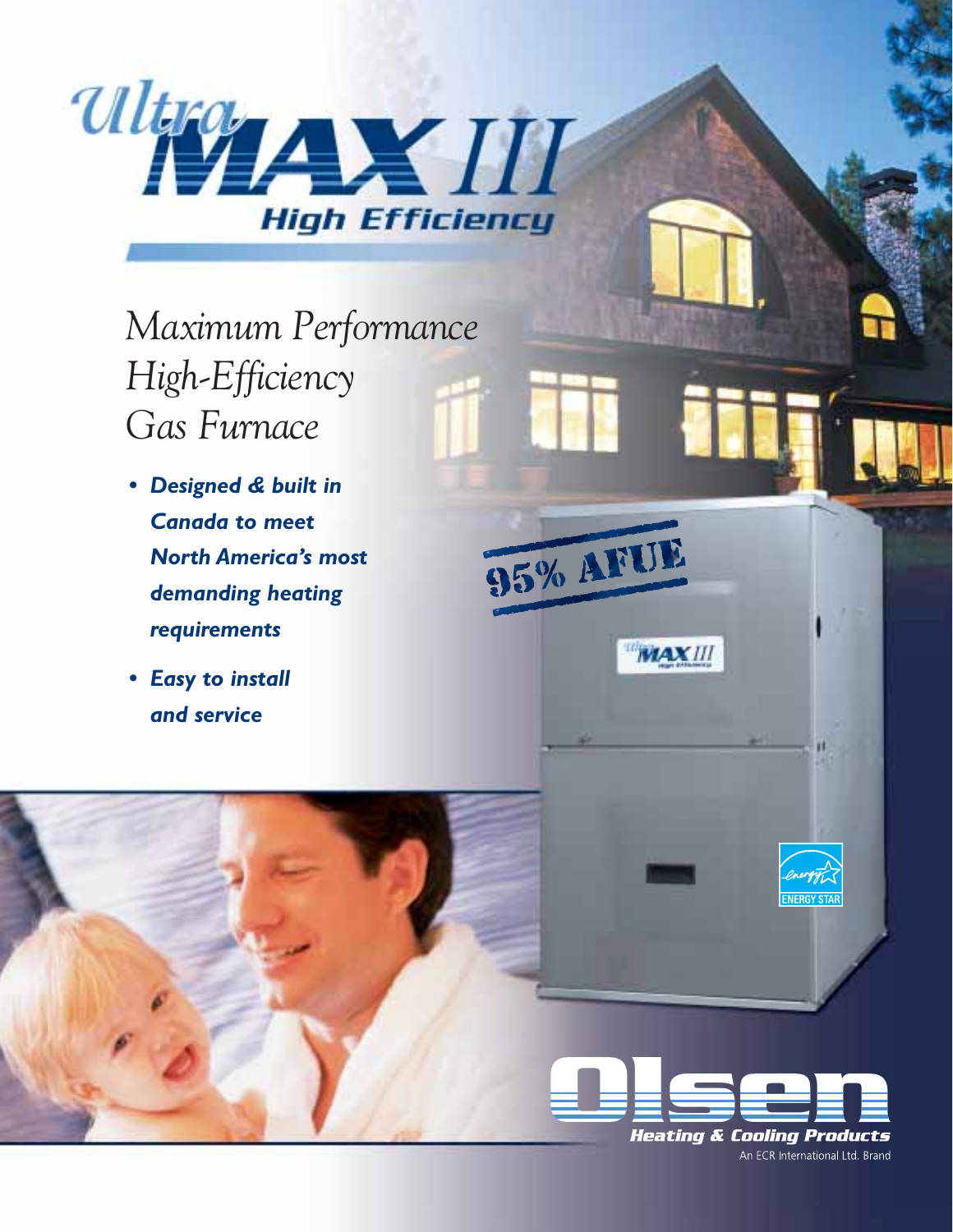







**The Olsen** *UltraMAX III* **gas furnace has been designed to deliver warmth, savings and peace-of-mind to families looking for maximum efficiency for every energy dollar they spend.**

*Olsen's 60 years of building top quality, reliable home comfort products continues as we design our products in response to customer requests for:*

**Safety:** We focus on safety during research and development of all new products. The *UltraMAX III* features an overheat limit and blocked-vent shut-off as well as a main gas valve shut-off. In fact, *UltraMAX III* significantly exceeds all national safety requirements as set out by ANSI and each unit is factory tested before shipment to ensure proper functioning of all safety devices.

**Reliability:** Before we approve any component for use on the *UltraMAX III*, it has to pass extensive testing, often simulating over 20 years of normal operation. The results of this testing confirm that you can expect many years of worry-free operation from your Ultramax furnace, so we are happy to guarantee the heat exchanger for life and all other components for five years.

**Compact Size:** At just 36" high and less than 30" deep, the *UltraMAX III* fits into tight spaces, even closets, providing installation flexibility and ensuring maximum comfort. Clearances to combustibles are zero on all sides and rear and 2" in front.

**Overall Comfort:** *UltraMAX III* comes air conditioning ready and factory equipped with humidifier and electronic air cleaner connections. That, coupled with its 95% AFUE (Annual Fuel Utilization Efficiency), means that while you're comfortable inside your home, you'll also be comfortable knowing that your furnace is not costing you extra money in wasted fuel.

#### Olsen's **Limited Lifetime Warranty** is among the best in the industry! Every Olsen furnace comes with our guarantee to the original purchaser that the heat exchanger will be free from defects in materials and workmanship as long as you own the appliance...

**CIEETISE VARRANT** 

*... or we'll supply a replacement heat exchanger free of charge!*

#### Our **Five-Year Parts Warranty**

provides even more assurances. Olsen warrants to the original purchaser that any component (subject to the limitations set out in the actual warranty) of the furnace will be free from defects in materials and workmanship for a period of five full years...

*... or we'll supply a replacement part free of charge!*

*Inside every Olsen furnace is an offer to the homeowner to purchase an extended labour warranty.*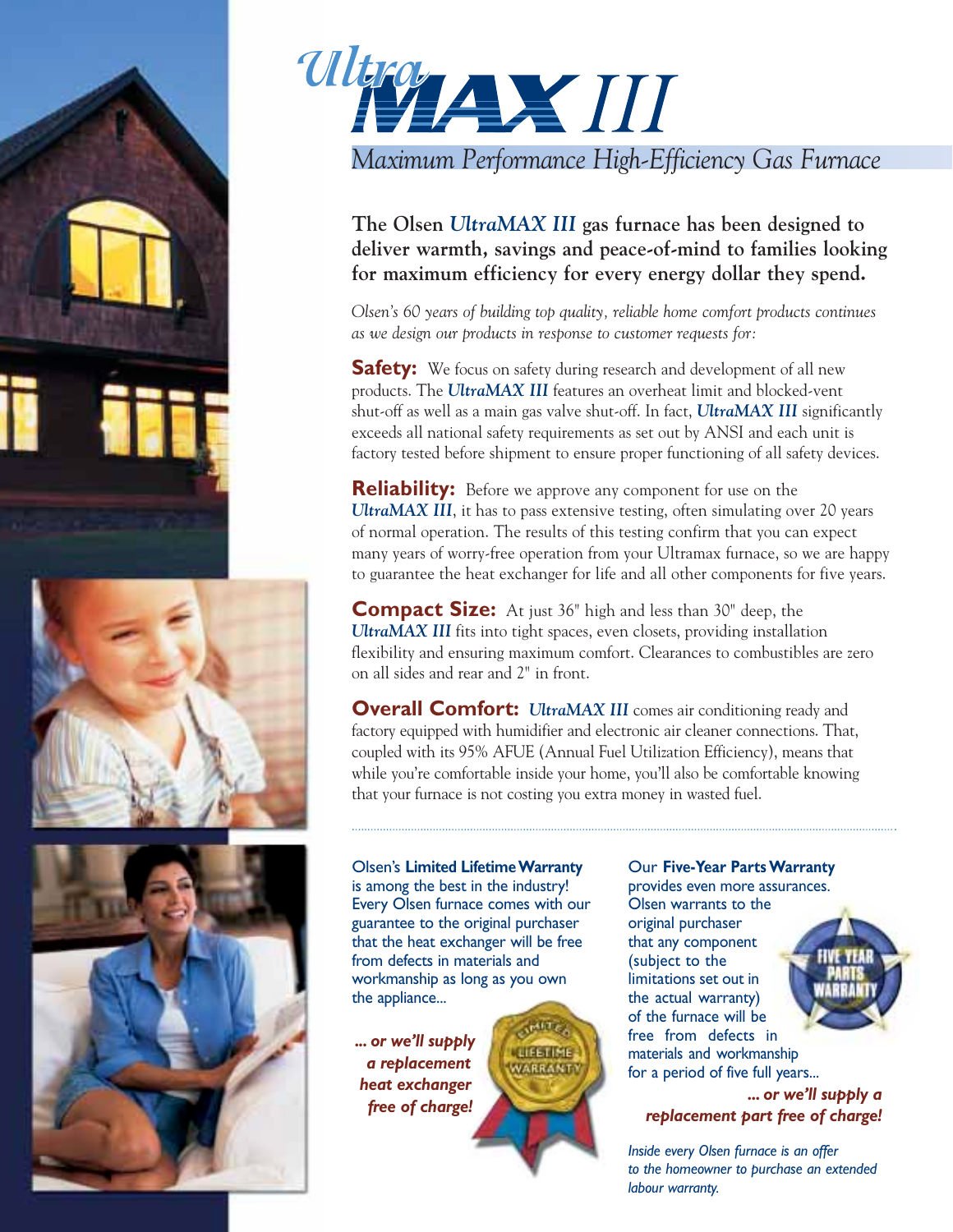

# *Features & Benefits*

### **Olsen's** *UltraMAX III* **furnace is available in four firing rates to accommodate most domestic heating requirements.**

#### **Top left vertical exhaust**

Vent pipe configurations up to 100' (equiv.) of 3" PVC or ABS pipe

#### **Honeywell™ Smart Valve II**

State-of-the-art microprocessor gas valve with diagnostic system provides precision operation and troubleshooting information, thereby saving time on service calls.

#### **Induced Draft Fan**

Combustion gases are vented safely and reliably by the state-of-the-art draft inducer featuring sealed ball-bearings which eliminate the need for oiling and have a longer life than the more common sleeve bearings.

#### **Tubular Heat Exchanger**

Unlike smooth bend designs, the controlled wrinkle-bend design of our heat exchanger reduces thinning in the bends to provide longer lasting heat exchanger life.



#### *ECR International Ltd. - Olsen Division*

Our mission is to ensure customer satisfaction through quality products and service. Quality is the responsibility of all our employees and is achieved through open communication and continuous improvement of processes, procedures, and skills of personnel. Quality is the foundation of our success.

#### **Easy Installation/ Maintenance**

Compact insulated cabinet with brass thumbscrews that keep the door sealed while still allowing easy removal of front panels for access to burner and controls. Units are shipped air conditioning ready. Furnace is easily adapted for continuous slow speed operation and includes humidifier and electronic air cleaner connections.

#### **Slide-out Blower**

Slide out blower and control panel with plug-in electrical connectors make servicing the *UltraMAX III* fast and easy.

#### **Aluminized Base**

Aluminized steel base panel for corrosion resistance and ease of installation.

#### **Secondary Heat Exchanger**

Stainless steel recovery coil contributes to maximum efficiency by capturing the latent heat from the flue gas.



#### *Added Flexibility*

- right side, left side or bottom return air
- right or left side condensate drain
- right or left side electrical connection
- right or left side gas supply piping
- top, left or right side combustion air inlet connections